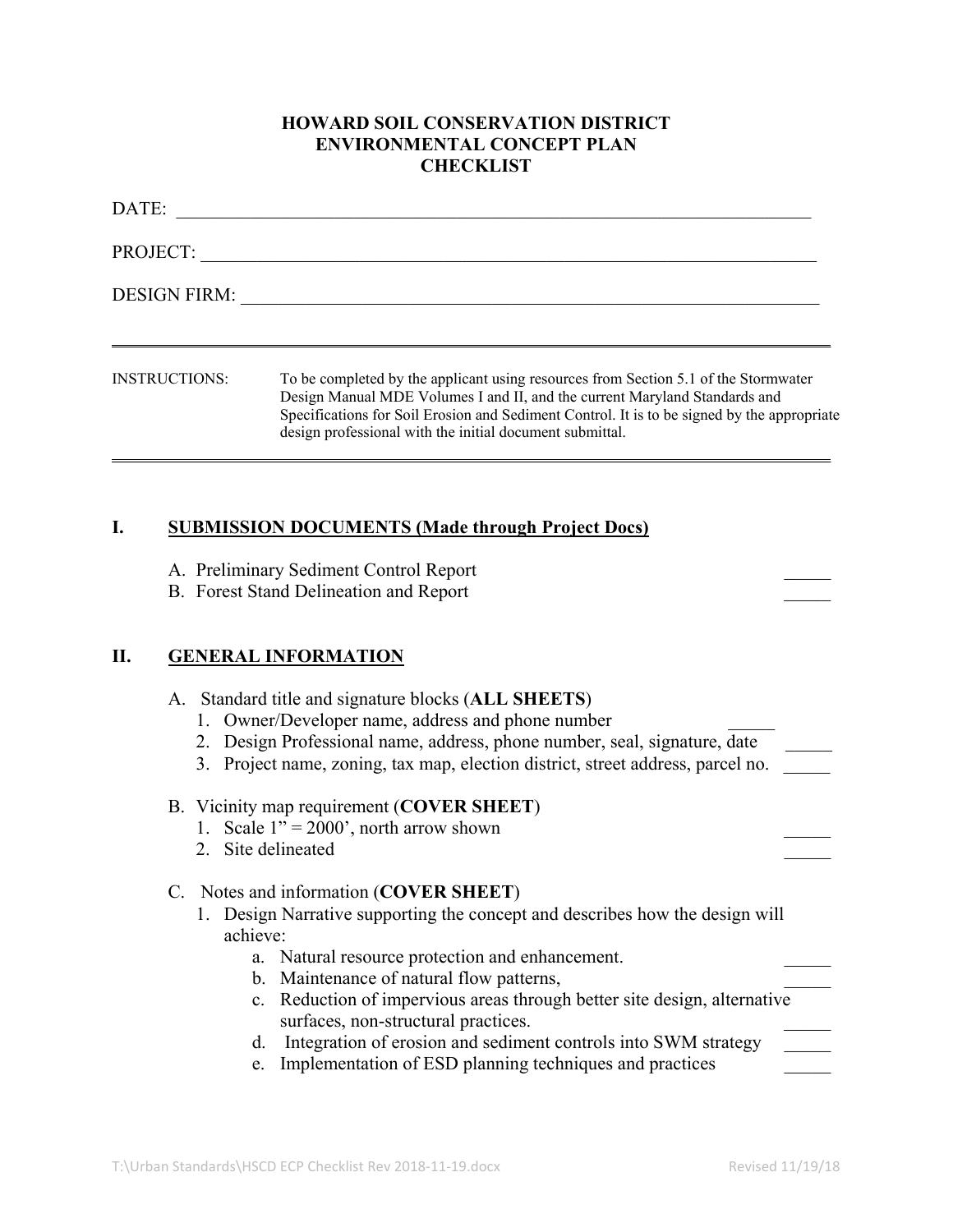| Site Analysis Data Sheet (with acreages for total) to include:<br>2.                                              |  |  |  |  |
|-------------------------------------------------------------------------------------------------------------------|--|--|--|--|
| a. Identify area the site in acres                                                                                |  |  |  |  |
| b. Identify wetlands and their buffer                                                                             |  |  |  |  |
| c. Identify streambanks and their buffer<br>d. Identify floodplains (= "Waters of the State", $D.A. \ge 30 Ac.$ ) |  |  |  |  |
| e. Identify forests                                                                                               |  |  |  |  |
| Identify steep slopes 15%, 20% and greater<br>f.                                                                  |  |  |  |  |
| g. Delineate soils of project area                                                                                |  |  |  |  |
| h. Limit of Disturbance area                                                                                      |  |  |  |  |
| The proposed site uses<br>1.                                                                                      |  |  |  |  |
| j. Proposed impervious area                                                                                       |  |  |  |  |
| 3. Legend                                                                                                         |  |  |  |  |
| 4. Sheet Index (if applicable)                                                                                    |  |  |  |  |
| 5. Include any applicable DPZ file references                                                                     |  |  |  |  |
| 6. Document any waivers obtained for disturbance to environmental areas                                           |  |  |  |  |
| D. General sheet information (ALL SHEETS)                                                                         |  |  |  |  |
| 1. Plan scale $1'' = 10'$ to $1'' = 50'$                                                                          |  |  |  |  |
| 2. North arrow                                                                                                    |  |  |  |  |
| 3. Match lines labeled and referenced                                                                             |  |  |  |  |
| 4. Design Professional's seal, signature and date                                                                 |  |  |  |  |
| 5. Sheets numbered                                                                                                |  |  |  |  |
| 6. Plan sheet size to be $24$ " x $36$ " and folded to a size of $71/2$ " x $12$ "                                |  |  |  |  |
| E. Topographic information                                                                                        |  |  |  |  |
| Onsite existing contours labeled (at no greater an interval than 2')<br>1.                                        |  |  |  |  |
| (Howard County GIS may be used)                                                                                   |  |  |  |  |
| 2. Offsite topography shown within 200' of all property lines.                                                    |  |  |  |  |
| (Howard County GIS may be used within 200')                                                                       |  |  |  |  |
| 3. Existing features, trees, buildings, pavement, utilities, etc., within 200'                                    |  |  |  |  |
| shown and labeled where appropriate                                                                               |  |  |  |  |
| F. Base Information on Concept Plan                                                                               |  |  |  |  |
| 1. Existing Conditions                                                                                            |  |  |  |  |
| Streets - existing rights of way, property lines, all easements,<br>a.                                            |  |  |  |  |
| pavement width, and street names shown and dimensioned.                                                           |  |  |  |  |
| b. Existing Utilities - water and sewer, contract numbers, existing                                               |  |  |  |  |
| storm drains with size.                                                                                           |  |  |  |  |
|                                                                                                                   |  |  |  |  |
| <b>CONCEPT PLAN</b>                                                                                               |  |  |  |  |
| At a minimum the Concept plan shall include the following elements:                                               |  |  |  |  |
| A. Onsite existing contours labeled (at no greater an internal than 2')<br>(Howard County GIS may be used)        |  |  |  |  |

**III.**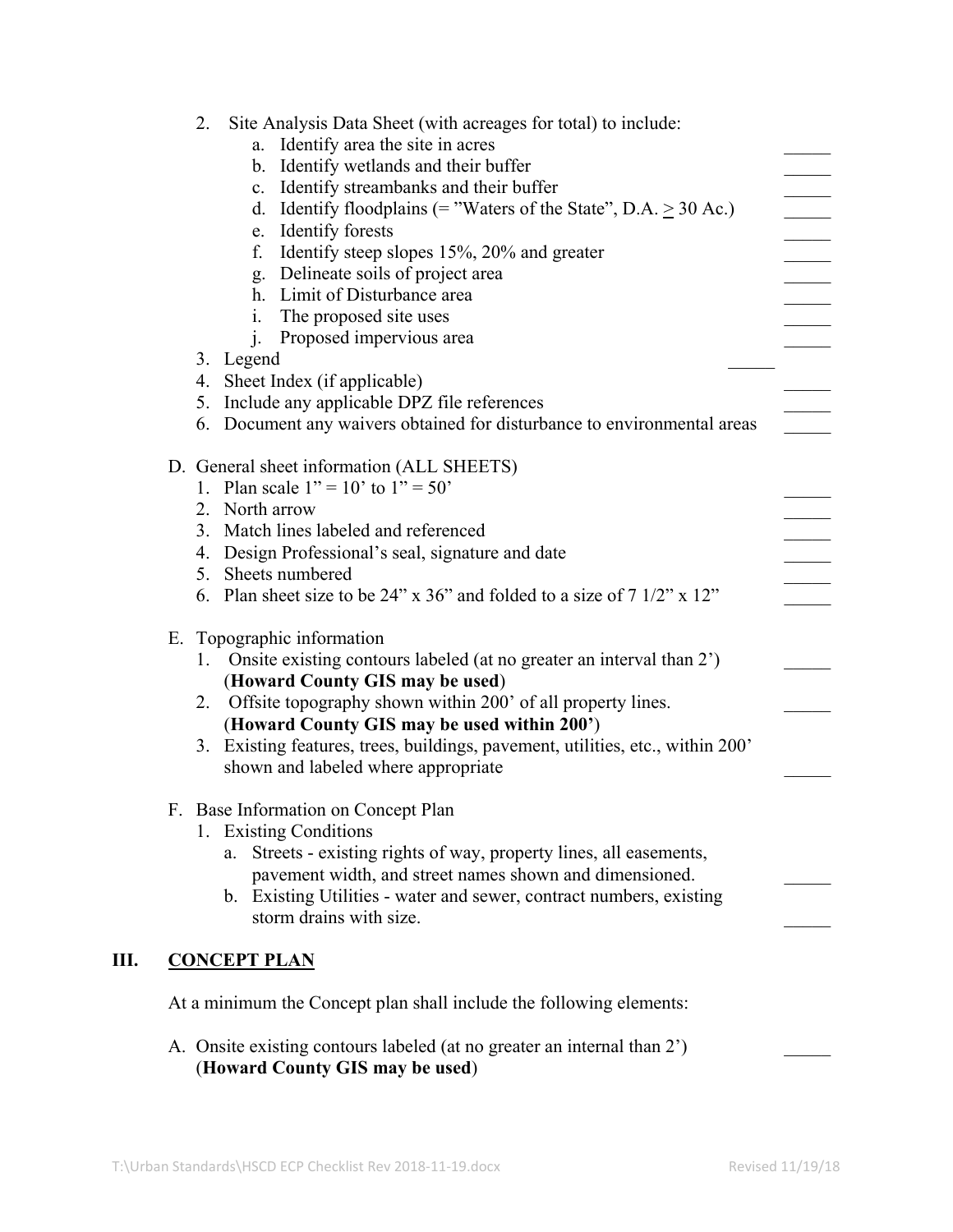| B. Offsite topography shown within 200' of all property lines.<br>(Howard County GIS may be used within 200')              |  |  |  |  |
|----------------------------------------------------------------------------------------------------------------------------|--|--|--|--|
| C. Location of all Natural Resources shown in 2011 Standards & Specs,                                                      |  |  |  |  |
| Sec. A                                                                                                                     |  |  |  |  |
| D. Field verification from the appropriate professional for the natural                                                    |  |  |  |  |
| resources map.                                                                                                             |  |  |  |  |
| E. Proposed limits of clearing and grading (L.O.D.).                                                                       |  |  |  |  |
| F. Conceptual Erosion and Sediment control features with approximate outfalls                                              |  |  |  |  |
| G. Location of proposed impervious areas (buildings, roadways, parking and<br>sidewalks, etc.).                            |  |  |  |  |
| H. Location of existing and proposed utilities.                                                                            |  |  |  |  |
| Stable conveyance of stormwater at potential outfall locations.<br>L.                                                      |  |  |  |  |
| Design Narrative supporting the concept and describes how the design will<br>J.                                            |  |  |  |  |
| achieve:                                                                                                                   |  |  |  |  |
| All items listed in Section II.C.<br>$\mathbf{1}$                                                                          |  |  |  |  |
| Implementation of ESD planning techniques and practices<br>2.                                                              |  |  |  |  |
| to the Maximum Extent Practicable (MEP).                                                                                   |  |  |  |  |
| 3. Include any justification for determination of essential                                                                |  |  |  |  |
| or necessary disturbances per Section $16.116(c)$ of the                                                                   |  |  |  |  |
| Subdivision and Land Development Regulations                                                                               |  |  |  |  |
| K. Show existing property lines with bearings and distances.                                                               |  |  |  |  |
| L. Delineation of limit of wetlands, streams, 100-year floodplain, steep slopes                                            |  |  |  |  |
| of 15% to 20% or greater and required 25', 50', 75' or 100' buffers.                                                       |  |  |  |  |
| M. Show and label the existing and proposed tree lines.                                                                    |  |  |  |  |
| N. Show proposed subdivision of lot or parcel layout with lot numbers and<br>including open space lots and proposed roads. |  |  |  |  |
| O. Show drainage divides to each Sediment Control Practice                                                                 |  |  |  |  |
|                                                                                                                            |  |  |  |  |

# **IV. SEDIMENT CONTROL REPORT**

NOTE: OTHER AGENCIES RESERVE THE RIGHT TO ENFORCE MORE STRINGENT CRITERIA AND SHOULD THEREFORE BE CONSULTED AS TO THEIR ADDITIONAL REQUIREMENTS. THE MORE RESTRICTIVE CRITERIA SHALL GOVERN.

### A. Hydrology Submission

- 1. Proposed Drainage Area Map
	- a. Location of ESD practices and corresponding outfalls.
	- b. Conceptual grading to justify volume, surface area and outfall location.
	- c. Location of structural practices and corresponding outfalls.
	- d. Location of E  $&$  S control practices and outfalls.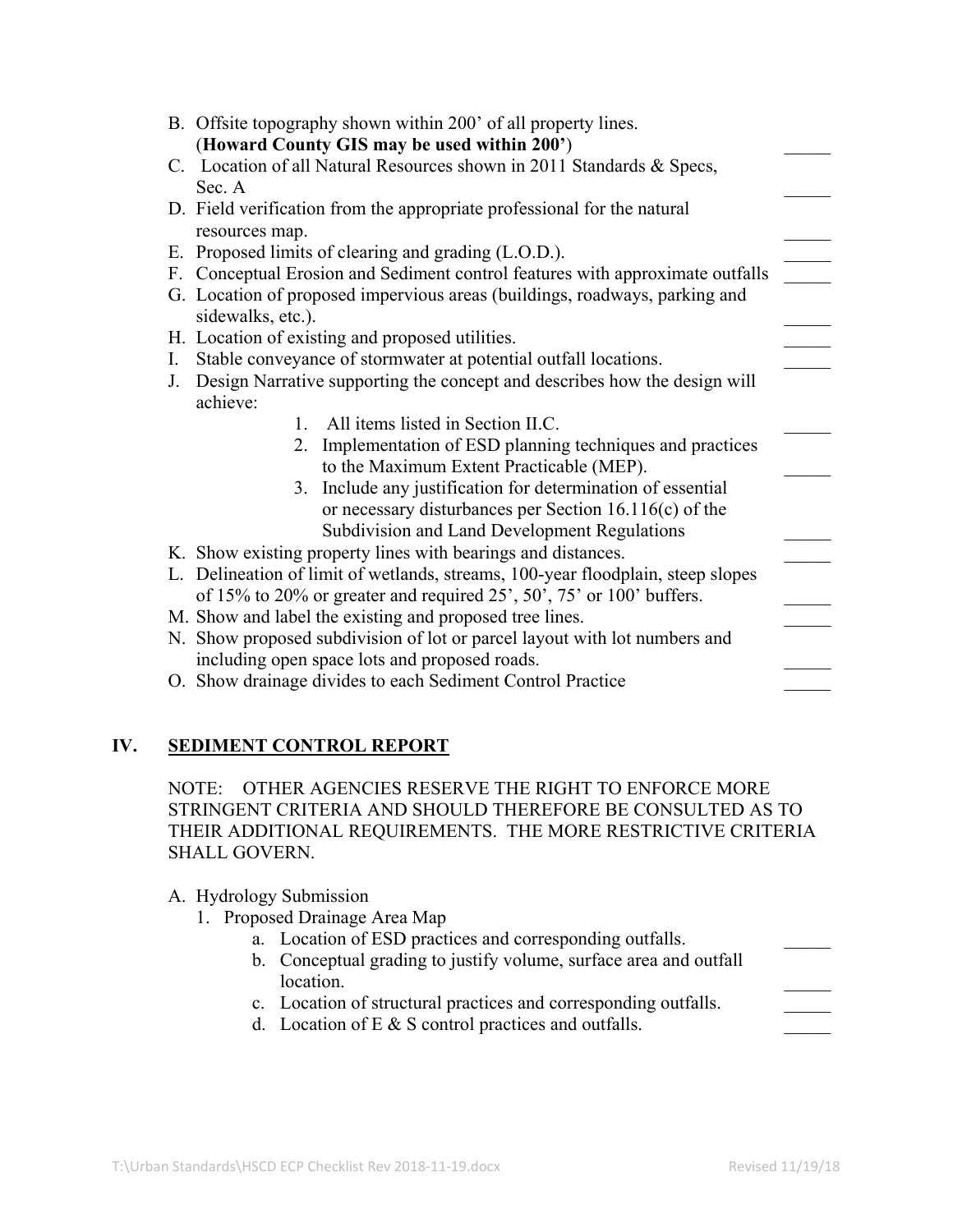## B. Report Submission

- 1. Title Page
	- a. Job Name
	- b. Owner
	- c. Design Professional
	- d. Date Prepared
	- e. Seal and Signature
- 2. Table of Contents
	- a. Sections listed
	- b. Appendix listed
	- c. Figures & Tables listed
- 3. Narrative
	- a. Introduction gives overview of what is contained in report
	- b. General site information: (i.e., acreage, zoning, location, slopes, soils, vegetation, average conditions, variances, restrictions, etc.)
	- c. Impervious cover information
	- d. Site Specific Information:
		- (1) Justification for type of system used based ESD to the MEP **and the set of the set of the set of the set of the set of the set of the set of the set of the set of the set of the set of the set of the set of the set of the set of the set of the set of the set of the set of the**
		- (2) Methodology/analysis used for design (reference assumptions \_\_\_\_\_
	- e. Conclusions and recommendations.
	- f. Appendix (contains all computations, design charts and relevant data references). Number all sheets and provide list of included computations in the table of contents.
- 4. Submission of environmental waiver or alternative compliances requests

### **(NOTE: SUBMISSION WILL NOT BE REVIEWED WITHOUT PROPER SIGNATURES)**